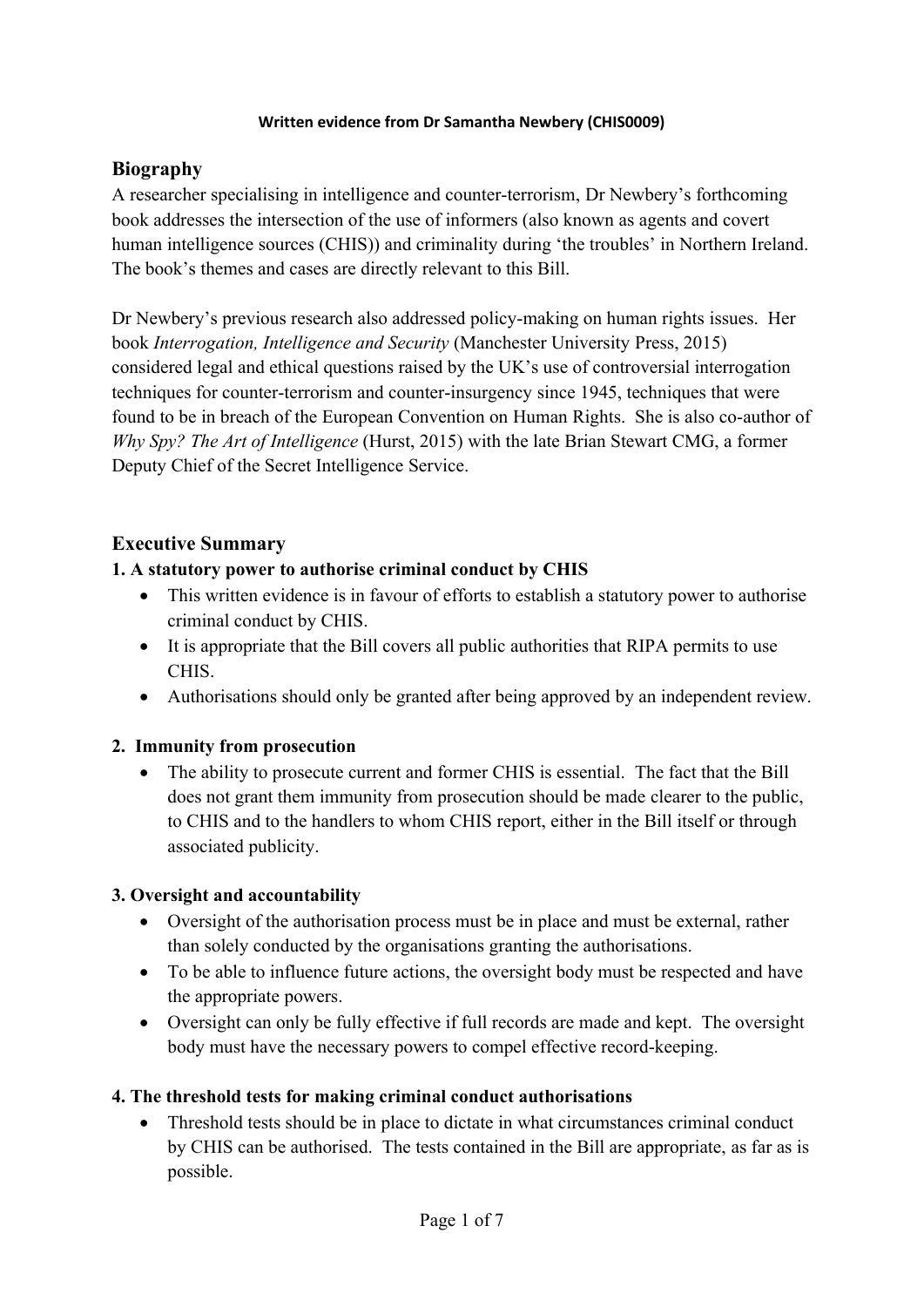It is highly unlikely that the threshold tests can be made more specific. Therefore, limits on the types of offences that can be authorised should also be brought in. Although these limits may already exist via other pieces of legislation, this ought to be reinforced in the Bill.

#### **5. Limits on the types of offences that can be authorised**

- The range of negative consequences brought about by the more harmful types of alleged or proven criminal conduct can be so severe and long-lasting that this conduct should not be authorised, even if this means that the collection of intelligence, and therefore counter-terrorism, is rendered less effective.
- The types of offences that ought never to be authorised include, but are not limited to, those that infringe on the right to life and the prohibition of torture and of inhuman or degrading treatment or punishment.

## **Submission**

### **1. A statutory power to authorise criminal conduct by CHIS**

1.1. The need for informers to commit crimes in order to collect intelligence has long been acknowledged. Although Baroness Nuala O'Loan argued when Police Ombudsman of Northern Ireland (2000-7) that it was wrong to continue to use an informer once it was known they were involved in criminality, this is a minority view.<sup>1</sup> The argument that counterterrorism requires informers who are involved in criminality, including by being members of proscribed organisations, has been made by senior members of the Royal Ulster Constabulary (RUC, Northern Ireland's police force for much of the twentieth century),<sup>2</sup> the commander of the Force Research Unit (FRU, the army's informer handling unit),<sup>3</sup> the oversight body the Intelligence and Security Committee,<sup>4</sup> and Judge Desmond de Silva QC, author of the 2012 review into any involvement by Government bodies, including their informers, in the 1989 murder of Patrick Finucane in Belfast<sup>5</sup>

1.2. Once it is accepted that criminal conduct is required, efforts should – and have – been made to establish effective regulation. In the UK this began with the 1969 Home Office guidelines intended to govern police use of informers throughout the UK.<sup>6</sup> The RUC argued these were unrealistic for counter-terrorism contexts and asked for applicable guidelines in a

<sup>1</sup> Police Ombudsman for Northern Ireland, Statement by the Police Ombudsman for Northern Ireland on her investigation into the circumstances surrounding the death of Raymond McCord Junior and related matters, 22 January 2007, for example p.12, 14.

<sup>2</sup> NIO Note for the Record of the meeting on 13 March 1987, paragraphs 2-3, quoted in The Report of the Patrick Finucane Review by The Rt Hon Sir Desmond de Silva QC (de Silva Review), December 2012, Vol. I, HC 802-I, p.76.

<sup>3</sup> Colonel Gordon Kerr, Commander of the FRU (1986-9), Transcript of Regina v Brian Nelson before the Right Honourable Lord Justice Kelly on Wednesday, 29<sup>th</sup> January 1992 at Belfast Crown Court, p.6.

<sup>4</sup> Intelligence and Security Committee, Northern Ireland-related terrorism, 5 October 2020, HC 844, p.6.

<sup>5</sup> de Silva Review, Vol. I, for example p.6.

<sup>6</sup> Ibid., p.71.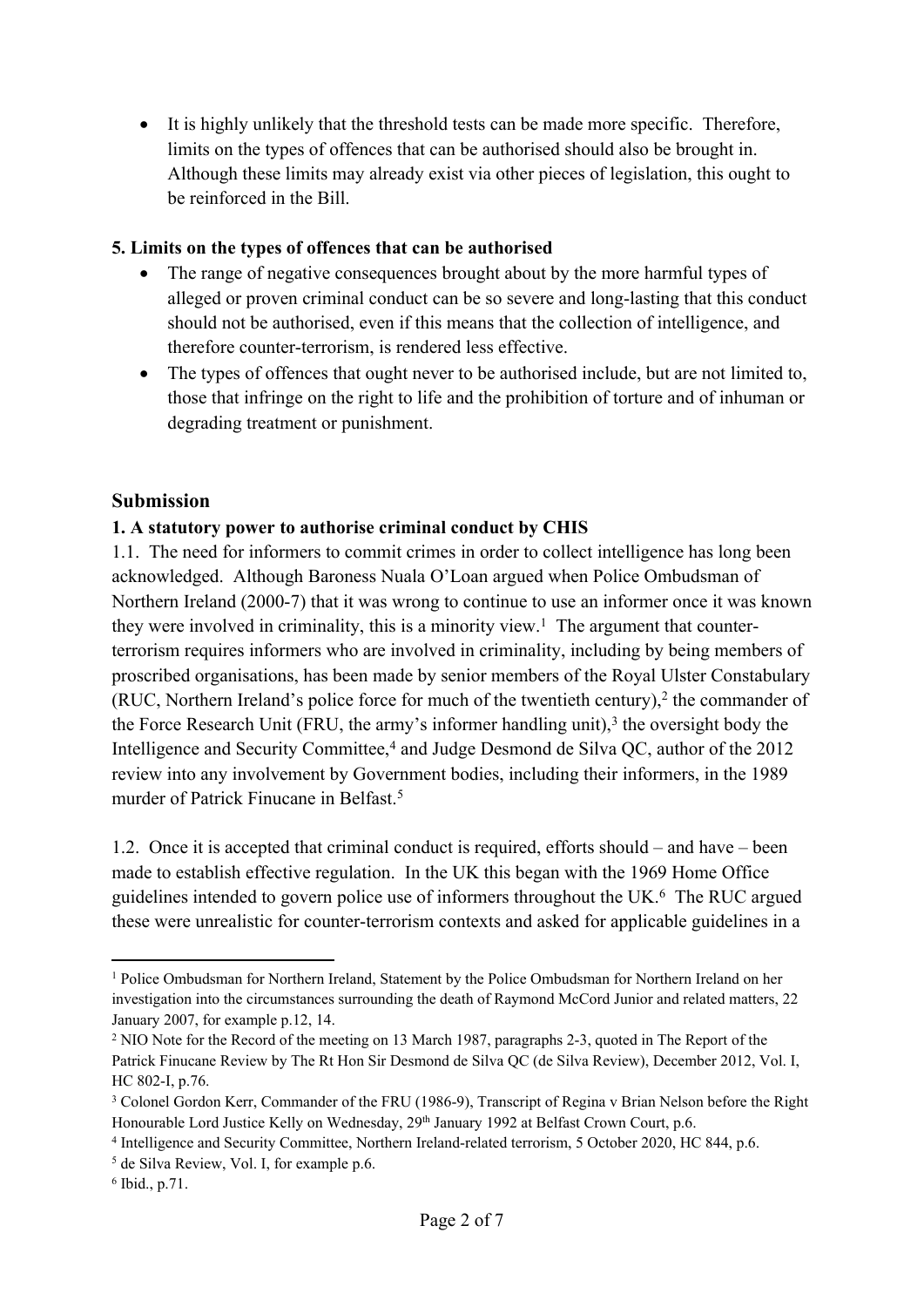meeting with Northern Ireland Office (NIO) officials in March 1987.<sup>7</sup> By May the following year the Security Service (MI5) had also asked the government for guidelines.<sup>8</sup> The NIO-led working group on agent handling that was subsequently established drafted a set of guidelines concerning criminal conduct by informers.<sup>9</sup>

1.3. The arrest of long-serving informer Brian Nelson in Northern Ireland in January 1990 for offences such as conspiracy to murder focused the Government's attention on informers, leading Attorney General Sir Patrick Mayhew QC to argue that 'the work of informers and their handling needs to be reviewed very carefully.'<sup>10</sup> Instead of considering the draft 1989 NIO guidelines, Sir John Blelloch, a former Permanent Secretary at the NIO, was commissioned to write a review of informer handling.<sup>11</sup> Sir John concluded in 1992 that the 1969 Home Office guidelines were not appropriate for counter-terrorism.<sup>12</sup> He was also of the opinion that legislation on informers was politically unobtainable at that time.<sup>13</sup> Another working group, this time under John Chilcot, the Northern Ireland Permanent Secretary, argued that statutory regulation was needed,<sup>14</sup> but Prime Minister John Major, Foreign Secretary Douglas Hurd, Home Secretary Michael Howard and Chancellor Kenneth Clarke opposed pursuing statutory regulation because it would mean opening a sensitive area up to Parliament when the Government's slender majority could not guarantee the desired outcome.<sup>15</sup> When statutory guidance on agent handling was eventually established with the Regulation of Investigatory Powers Act (RIPA) 2000, the Government 'absolutely refused' to include a section on how to authorise CHIS to be involved in criminality.<sup>16</sup>

1.4. The current Bill is not only the logical next step in this process of obtaining statutory regulation of CHIS involvement in criminal offences, but is supported on the basis that it helps to address the need for limits, transparency, oversight and accountability for this activity. If there is political will to adopt such legislation at this time, it should be pursued enthusiastically.

1.5. It is appropriate that the Bill covers all public authorities that RIPA permits to use CHIS. The Committee's argument that authorisations should be subject to prior independent review, rather than granted solely by the organisation responsible for the CHIS concerned, is

<sup>12</sup> Minute, Security Service Legal Adviser, 25 March 1992, quoted in de Silva Review, Vol. I, p.83.

<sup>7</sup> NIO Note for the Record of the meeting on 13 March 1987, paragraphs 2-3, quoted in de Silva Review, Vol. I, p.76.

<sup>8</sup> de Silva Review, Vol. I, p.79.

<sup>9</sup> Ibid., p.80.

<sup>&</sup>lt;sup>10</sup> Attorney General Sir Patrick Mayhew QC to Defence Secretary Tom King, 11 March 1991, de Silva Review, Vol. II, HC 802-II, p.240.

<sup>&</sup>lt;sup>11</sup> de Silva Review, Vol. I, p.83.

 $13$  Ibid.

<sup>14</sup> Submission of John Chilcot to the Secretary of State, 14 July 1993, quoted in de Silva Review, Vol. I, p.86.

<sup>15</sup> Briefing note on Agent-Handling, 1 September 1994, quoted in de Silva Review, Vol. I, p.87.

<sup>&</sup>lt;sup>16</sup> Sam Kinkaid (formerly of the RUC and Police Service of Northern Ireland, retired in 2006 as Assistant Chief Constable in charge of crime operations), transcript of evidence to Rosemary Nelson Inquiry, day 105 of hearings, 11 February 2009, p.74.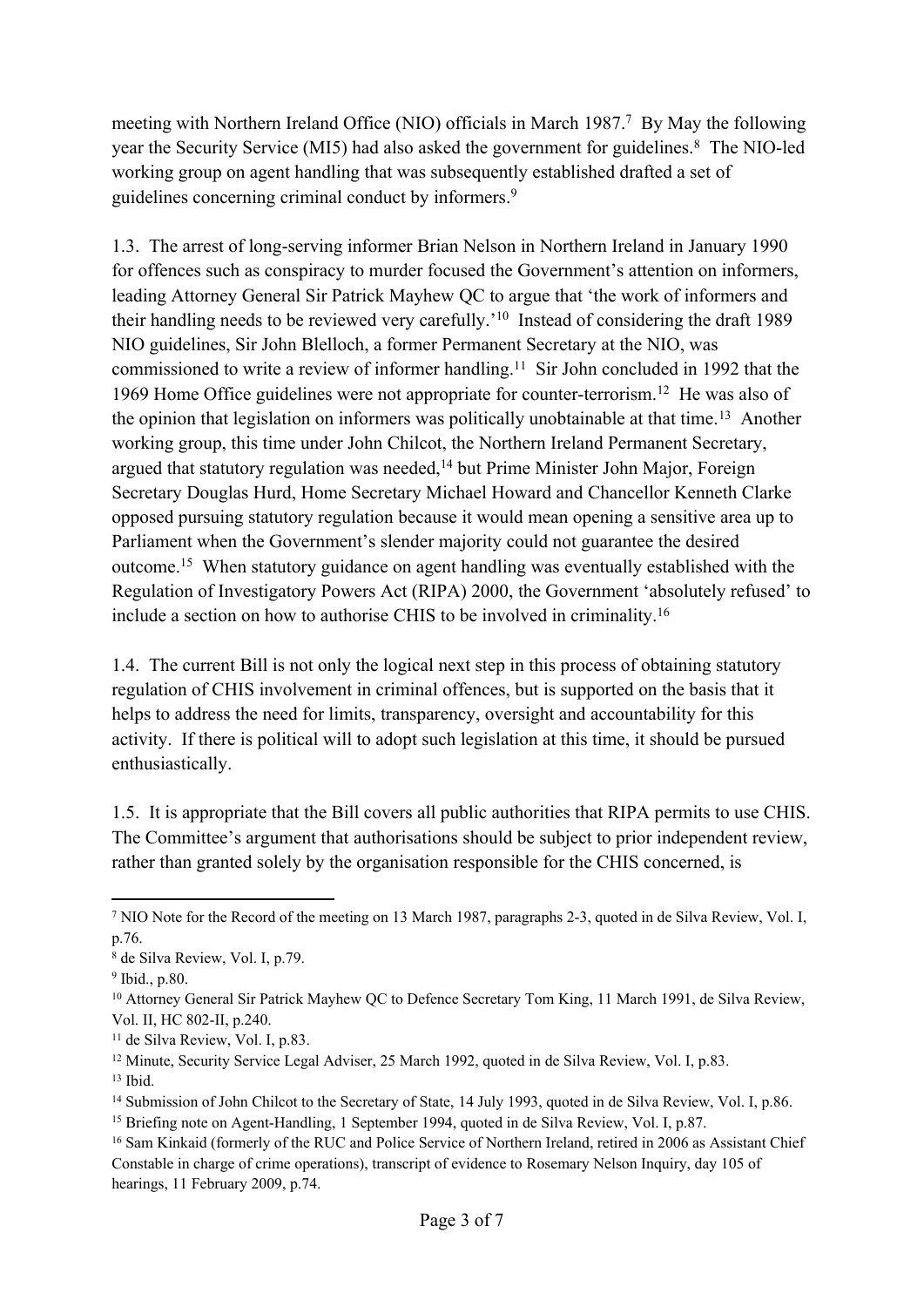supported.<sup>17</sup> Prior independent review of authorisations for criminal conduct by CHIS ought to be established in a way that is in keeping with RIPA's provisions for authorisations of actions that infringe on rights.

#### **2. Immunity from prosecution**

2.1. News media coverage of this Bill reveals a limited understanding of the distinction between authorising criminal conduct and protecting CHIS from prosecution. The Security Service guidelines on the use of agents who participate in criminality, still current as of December 2019 at least,<sup>18</sup> stipulate:

An authorisation of the use of a participating agent has no legal effect and does not confer on either the agent or those involved in the authorisation process any immunity from prosecution.<sup>19</sup>

Communities' faith in the state's dedication to upholding the law is paramount. As a result, the fact that the Bill does not grant immunity from prosecution should be made clearer to the public, to CHIS and to CHIS handlers, either in the Bill itself or through associated publicity.

2.2. In practice, CHIS will not always be prosecuted for offences they are suspected of having committed. A CHIS committed to prison has less access to intelligence, and prosecuting them can deter other potential CHIS from coming forward. For example, amongst the many reasons the Defence Secretary, Tom King, put forward against prosecuting Brian Nelson included that it would damage agent recruitment and morale, and that evidence Nelson might reveal in court could damage the FRU.<sup>20</sup> At the same time, a member of a proscribed organisation who is known by their fellow members to be heavily involved in crime and is prosecuted less often or less vigorously than their counterparts will come under suspicion of being an informer, and this can put their life in danger. This was the case with 'Informant 1', a member of the Ulster Volunteer Force (UVF, a proscribed organisation) in North Belfast who worked as an informer from 1991-2003.<sup>21</sup> Decisions on whether to prosecute are therefore far from straightforward, but the ability to prosecute CHIS is essential. It must be possible to hold them accountable for their actions regardless of whether those actions were authorised, and for the public to know that this is the case.

<sup>&</sup>lt;sup>17</sup> Rt Hon Harriet Harman MP, Chair, Joint Committee on Human Rights, to Rt Hon Priti Patel MP, Home Secretary, 12 October 2020.

<sup>&</sup>lt;sup>18</sup> Open Judgment by the Investigatory Powers Tribunal, between Privacy International, Reprieve, Committee on the Administration of Justice and Pat Finucane Centre, and Secretary of State for Foreign and Commonwealth Affairs, Secretary of State for the Home Department, Government Communications Headquarters, Security Service and Secret Intelligence Service, 20 December 2019, IPT/17/86/CH and IPT/17/87/CH, p.5.

<sup>19</sup> Security Service, Guidelines on the use of Agents who participate in Criminality (Official Guidance), issued March 2011, re-issued January 2014, p.2.

<sup>20</sup> Defence Secretary Tom King to Attorney General Sir Patrick Mayhew QC, 19 March 1991, de Silva Review, Vol. II, pp.257-65.

<sup>21</sup> Police Ombudsman for Northern Ireland, Statement by the Police Ombudsman for Northern Ireland on her investigation into the circumstances surrounding the death of Raymond McCord Junior and related matters, 22 January 2007, p.28.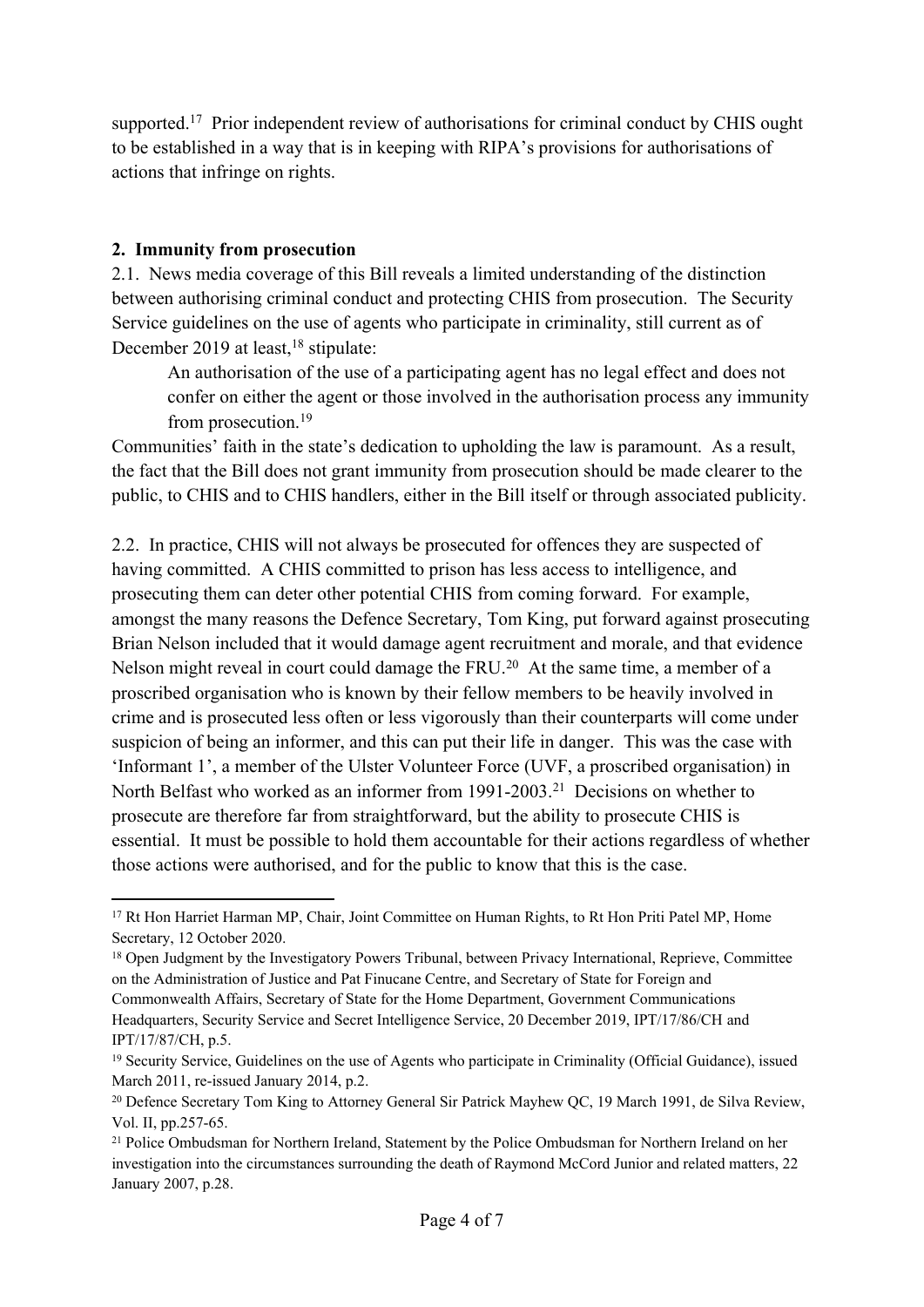## **3. Oversight and accountability**

3.1. A formalised system for recording the decision-making process that takes place when an authorisation is considered provides a much-needed opportunity for oversight of this process. It is correct that the Bill includes this safeguard.

3.2. Oversight ought to be external, rather than solely conducted by the organisations granting the authorisations. There are challenges to achieving effective external oversight, including the need for full access to records and witnesses. Overcoming these challenges requires trust and cooperation between the oversight body and the organisations being reviewed. Oversight can only be fully effective if complete records are kept, which was found not to be the case with some of the Security Service's authorisations of CHIS participation in criminality.<sup>22</sup> A limitation to oversight is that, in contrast to authorisations, it is backward-looking, though it is possible to have the power to influence future actions on the basis of its examinations of the past. To have this influence, the oversight body must be respected and have the appropriate powers.

3.3. A further point about record-keeping ought to be made. CHIS do not or cannot always tell their handlers everything in advance. Further, they do not always obey their handlers, as demonstrated by Brian Nelson's 'repeated unwillingness or inability to inform his handlers of the names of those individuals whose details had been disseminated [to the Ulster Defence Association and UVF]', acts of dissemination which 'increased the targeting capacity' of these organisations.<sup>23</sup> It is essential, therefore, that full records are kept of what was authorised and what was not, so as to facilitate accountability when offences are committed by CHIS. Consideration should therefore be given to whether the existing requirements in RIPA Section 29 for record-keeping are sufficient and whether the external oversight body will have the necessary powers to compel effective record-keeping.

### **4. The threshold tests for making criminal conduct authorisations**

4.1. Threshold tests should be in place to dictate in what circumstances criminal conduct by CHIS can be authorised. Although the wording, and therefore the finer points, of the thresholds in the Bill differs from that adopted by the Security Service in 1992 and used by that organisation ever since,  $24$  the principles to be satisfied are essentially the same in both: proportionality; that the outcome cannot be achieved by any other means; and that it is necessary because it is likely to provide valuable intelligence. The longevity of these

<sup>22</sup> Investigatory Powers Commissioner's Office, Annual Report 2018, HC 67, p.36.

<sup>23</sup> de Silva Review, Vol. I, p.131.

<sup>&</sup>lt;sup>24</sup> In 1992 the Security Service adopted the NIO's 1989 draft guidelines (de Silva Review, Vol. I, p.83); Security Service guidelines on the use of agents who participate in criminality, 26 September 2003, via [https://privacyinternational.org/legal-action/third-direction-challenge;](https://privacyinternational.org/legal-action/third-direction-challenge) Security Service, Guidelines on the use of Agents who participate in Criminality (Official Guidance), issued March 2011, re-issued January 2014.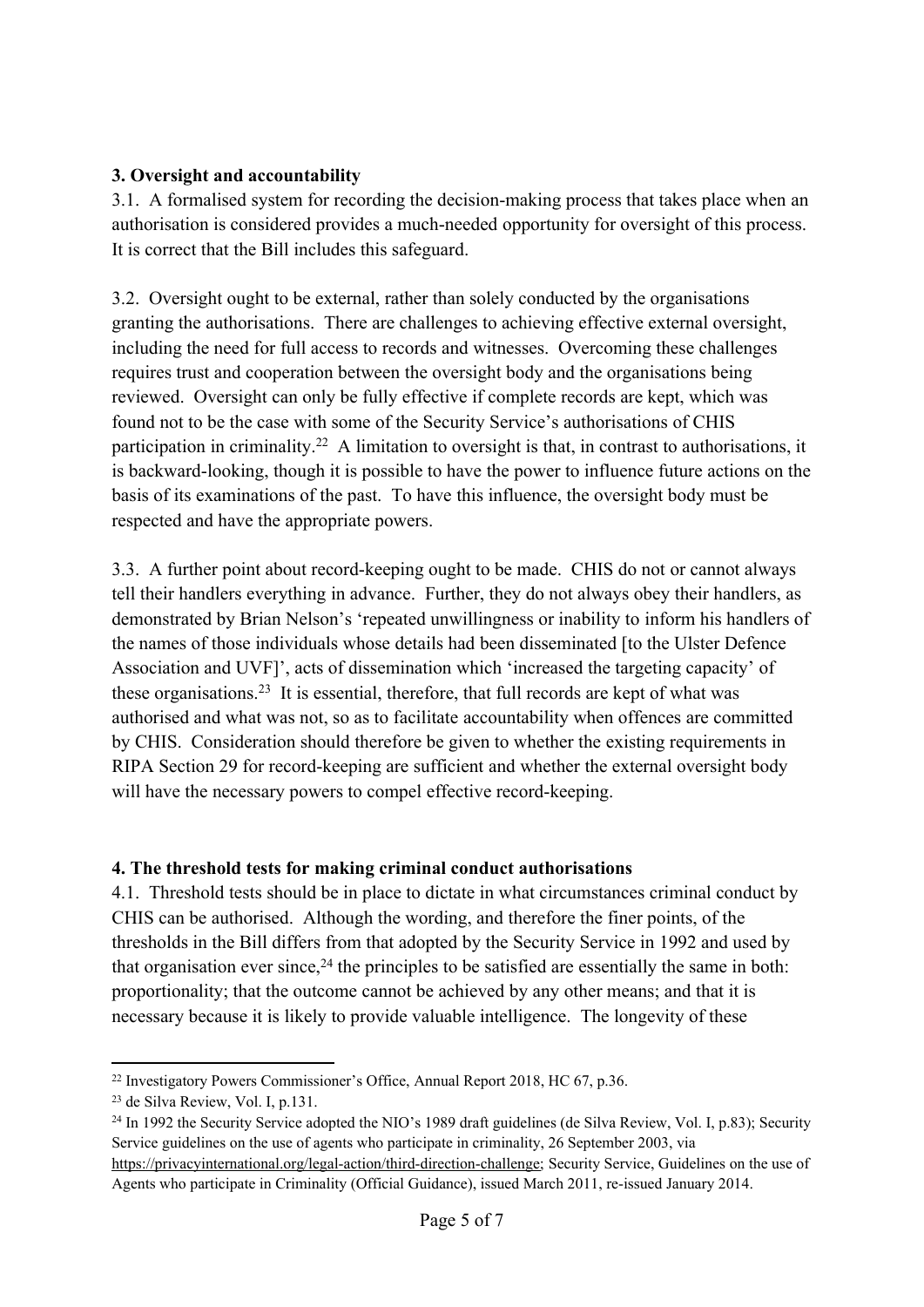principles in the Security Service's non-statutory guidance suggests they believe them to be practical and appropriate.

4.2. However, there is considerable difficulty in designing thresholds. They must be sufficiently broad that they do not turn out to be impractical given the range of activities they are intended to apply to. Yet they must be sufficiently specific that they are transparent and they succeed in limiting actions.

4.3. Proportionality in particular is a principle that appears straightforward but is open to abuse unless further specifications are attached to it. Calculations as to whether a criminal conduct authorisation is proportionate will vary widely depending on whether only the immediate, short-term outcomes are considered, or whether all probable or possible longterm outcomes are also included. A further difficulty with calculating whether an authorised act will be proportionate is that such calculations involve predicting outcomes of complex situations (see Section 5).

4.4. It is highly unlikely that the thresholds given in the Bill can be much more specific without being unduly restrictive in some circumstances. Therefore, the threshold tests should be combined with limits on the types of offences that can be authorised, as examined further in Section 5. Although these limits may already be instituted through other pieces of legislation, this ought to be reinforced in the Bill.

# **5. Limits on the types of offences that can be authorised**

5.1. To better protect human rights the Bill ought to limit the types of offences that can be authorised. The example of Agent Stakeknife illustrates this argument.

5.2. Agent Stakeknife worked as an informer within the IRA for more than a decade. His access to information in the late 1970s and through the 1980s stemmed from his position in the IRA's Internal Security Unit (ISU). His FRU handlers ought to have been aware that to maintain that access, he had to maintain his position in the ISU, and that this position may have involved interrogating, torturing and murdering people who, like himself, were suspected of informing on the IRA.

5.3. Rightly, little is publicly known about intelligence provided by Stakeknife other than that he was described as the army's 'golden egg'.<sup>25</sup> Estimates of proportionality, whether made at the time or after the fact, are complicated by the observation that once collected, intelligence is not necessarily always used successfully. Further, there will be variations in how much weight individuals assign to each of the factors they choose to include in their

<sup>25</sup> General Sir John Wilsey, Army commander in Northern Ireland (1990-3), quoted in Henry McDonald, 'British spy in IRA and 20 others could be charged with Troubles-era crimes', *The Guardian*, 2 October 2019, accessed 29 October 2020, [https://www.theguardian.com/uk-news/2019/oct/02/ira-spy-and-20-others-could-be](https://www.theguardian.com/uk-news/2019/oct/02/ira-spy-and-20-others-could-be-prosecuted-for-troubles-era-crimes)[prosecuted-for-troubles-era-crimes](https://www.theguardian.com/uk-news/2019/oct/02/ira-spy-and-20-others-could-be-prosecuted-for-troubles-era-crimes).